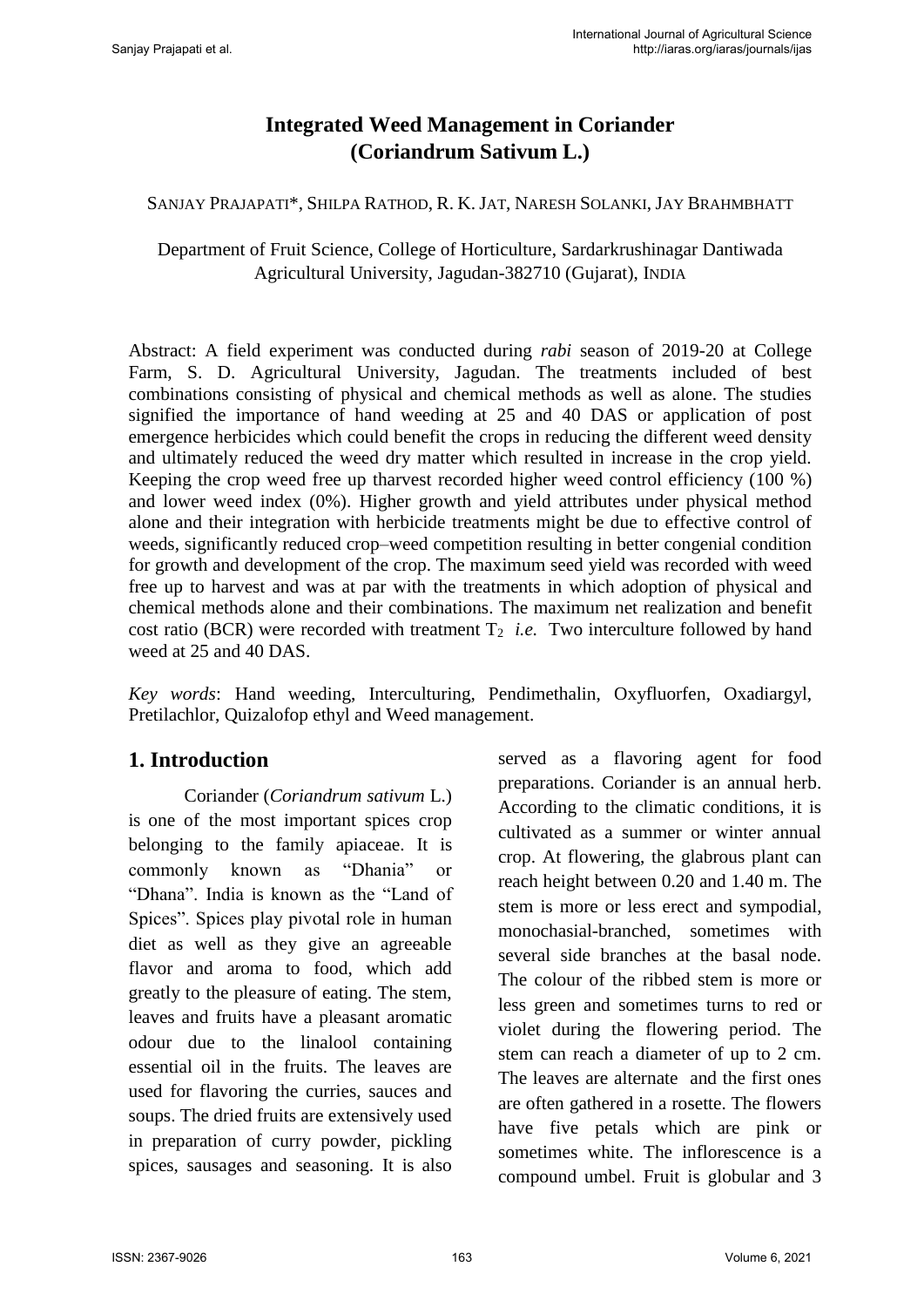to 4 mm diameter, when pressed break into two locules each having one seed. Fruit has delicate fragrance; Seeds are pale and white to light brown in colour (Khan *et al.,* 2014). Integrated weed management approach involves the use of two or more techniques selected for weed control from five general categories *viz*., prevention, cultural, mechanical (physical), biological and chemical in a well planned sequence so designed as not to effect the ecosystem. The integrated weed management approach is advantageous because one technique rarely achieve complete control of all weeds in a particular crop and even a relatively few surviving weeds can produce sufficient number of seeds to perpetuate the species. With the intensive farming practices, introduction of high yielding varieties, cultivation by multiple cropping and paucity of labour, the adoption of integrated approach is now a days more relevant to indian agriculture.

## **2. Material and Methods**

 The experiment consisted of twelve weed management treatments [ $viz., T_1$ : Control,  $T_2$ : Two interculture followed by hand weeding at 25 and 40 DAS, T<sub>3</sub>: Pendimethalin @ 1.0 kg/ha as pre emergence, T4: Pendimethalin @ 0.75 kg/ha as pre emergence followed by interculture and hand weeding at 40-45 DAS, T5: Pendimethalin 0.5 kg/ha (PE) + Quizalofop ethyl 0.04 kg/ha at 30- 35 DAS, T<sub>6</sub>: Tank mixture of Pendimethalin @ 500 g/ha + Oxyfluorfen @ 30 g/ha as pre emergence, T7: Oxadiargyl @ 100 g/ha as pre emergence,  $T_8$ : Oxadiargyl @ 80 g/ha as pre emergence followed by one hand weeding at 45 DAS, T9: Pretilachlor 1.5 kg/ha as pre emergence,  $T_{10}$ : Pretilachlor 1.0 kg/ha as pre

emergence followed by interculture and hand weeding at  $40-45$  DAS,  $T_{11}$ : Pretilachlor 1.0 kg/ha (PE) + Quizalofop ethyl 0.04 kg/ha at 20 DAS and  $T_{12}$ : Weed free up to harvest] were evaluated on coriander *cv.* Gujarat Coriander 3. The experiment was laid out in Randomized Block Design with three replications. Coriander variety Gujarat Coriander 3 was sown in the first week of November and 30 cm row to row spacing with a seed rate of 15 kg/ha. Irrigation was given immediately after sowing. All other standard cultural practices were followed during the cropping season. Pre and post emergence application of pendimethalin, oxadiargyl, oxyfluorfen, Quizalofop ethyl and Pretilachlor was done with the help of a knapsack sprayer fitted with flood fan nozzle with a spray volume of 600 l/ha. In manual weed control treatments, weeds were uprooted within the row and between the row with inter culturing as per days mentioned in each treatments. In weed free plots, the weeds were removed manually at fifteen days interval for ensuring complete weed free condition. The weed count (density) was taken from the tagged spot of  $0.25 \text{ m}^2$  in the randomly selected each net plot and were calculated and converted into square meter basis for convenience. In order to draw a valid conclusion, the weed count data were subjected to  $(\sqrt{X+0.5})$  as suggested by Gomez and Gomez (1984) before statistical analysis. For dry weight of weeds, the weeds were air dried completely till they attained constant weight and finally recorded for each treatment after harvest and converted in to kg/ha. Weed control efficiency and weed index were calculated by the formulae suggested by Kondap &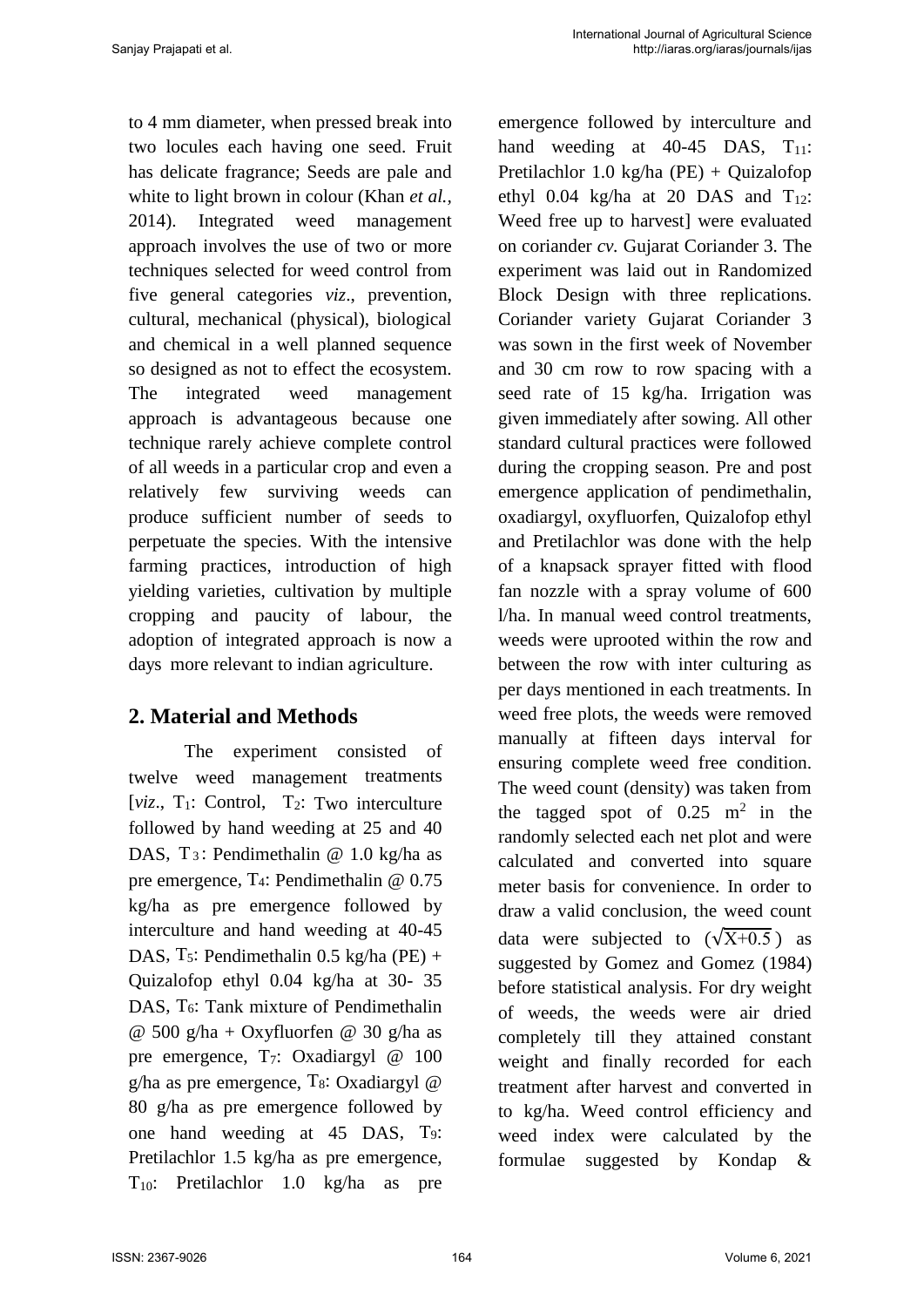Upadhyay (1985) and Gill & Kumar (1969). Statistical analysis procedure was followed as suggested by Panse & Sukhatme (1985). The observations were recorded on dry weight of weeds, weed control efficiency, weed index, seed yield and straw yield by adopting appropriate procedure.

# **3. Results and Discussion**

### **Growth and yield attributes**

Growth and yield attributes of coriander were significantly influenced by different weed management treatments (Table 1). All growth and yield attributing characters *viz*., plant population, plant height, numbers of branches/plant, numbers of umbels/plant, number of umbellates/umbel, number of seeds/umbellate were significantly maximum under weed free crop condition. Higher growth and yield attributes under physical method alone and their integration with herbicide treatments might be due to effective control of weeds, significantly reduced crop–weed competition ultimately resulting in better congenial condition for growth and development of the crop. However these values were minimum under control condition. These findings are also in conformity with those reported by Patil *et al.* (2020) in coriander, Meena *et al.* (2009), Meena and Mehta (2010), Yadav *et al.* (2012) and Birla *et al.* (2016) in cumin, Meena and Mehta (2009) in fennel, Meena *et al*. (2015) and Patel *et al.* (2019) in ajwain.

#### **Seed and straw yield**

Seed and straw yield of coriander were significantly influenced by different weed management treatments during the course of investigation. (Table 2). The maximum

seed yield (1634 kg/ha) was recorded under treatment weed free up to harvest  $(T_{12})$ , which was statistically at par with treatments  $T_2$ ,  $T_4$ ,  $T_5$ ,  $T_3$  and  $T_6$ . The maximum straw yield (2242 kg/ha)) was recorded in treatment weed free up to harvest , which was found statistically at par with all the treatments except  $T_1$ ,  $T_9$ ,  $T_{10}$  and  $T_{11}$ . However, significantly minimum seed and straw yield was recorded when weed management practices were not adopted *i.e.* control  $(T_1)$ . Alone Pretilachlor 1.5 kg/ha as pre emergence or Pretilachlor 1.0 kg/ha (PE) + Quizalofop ethyl 0.04 kg/ha at 20 DAS application of these two herbicides were not found to be effective to control the weeds in coriander. Removal of weeds throughout crop growth period by physical and integrated weed management practices provide better space and resource to the crop plants (light, water, nutrient, space, *etc.*), which ultimately favoured better environment for growth and development of the plant which might be increased yield attributes. Analoguous findings have been reported by Patil *et al.* (2020) in coriander, Mehriya *et al*. (2008), Yadav *et al.* (2012) and Birla *et al.* (2016) in cumin, Meena *et al.* (2013) in dill seed, Meena and Mehta (2009) in fennel, Meena *et al*. (2015) and Patel *et al.* (2019) in ajwain.

## **Quality parametres**

The essential oil content and test weight as influenced by different weed management treatments recorded after harvest (Table 2). A perusal of data showed that different weed management treatments exhibited their non significance. The maximum test weight (14.26 g) was produced by treatment weed free up to harvest  $(T_{12})$ , which was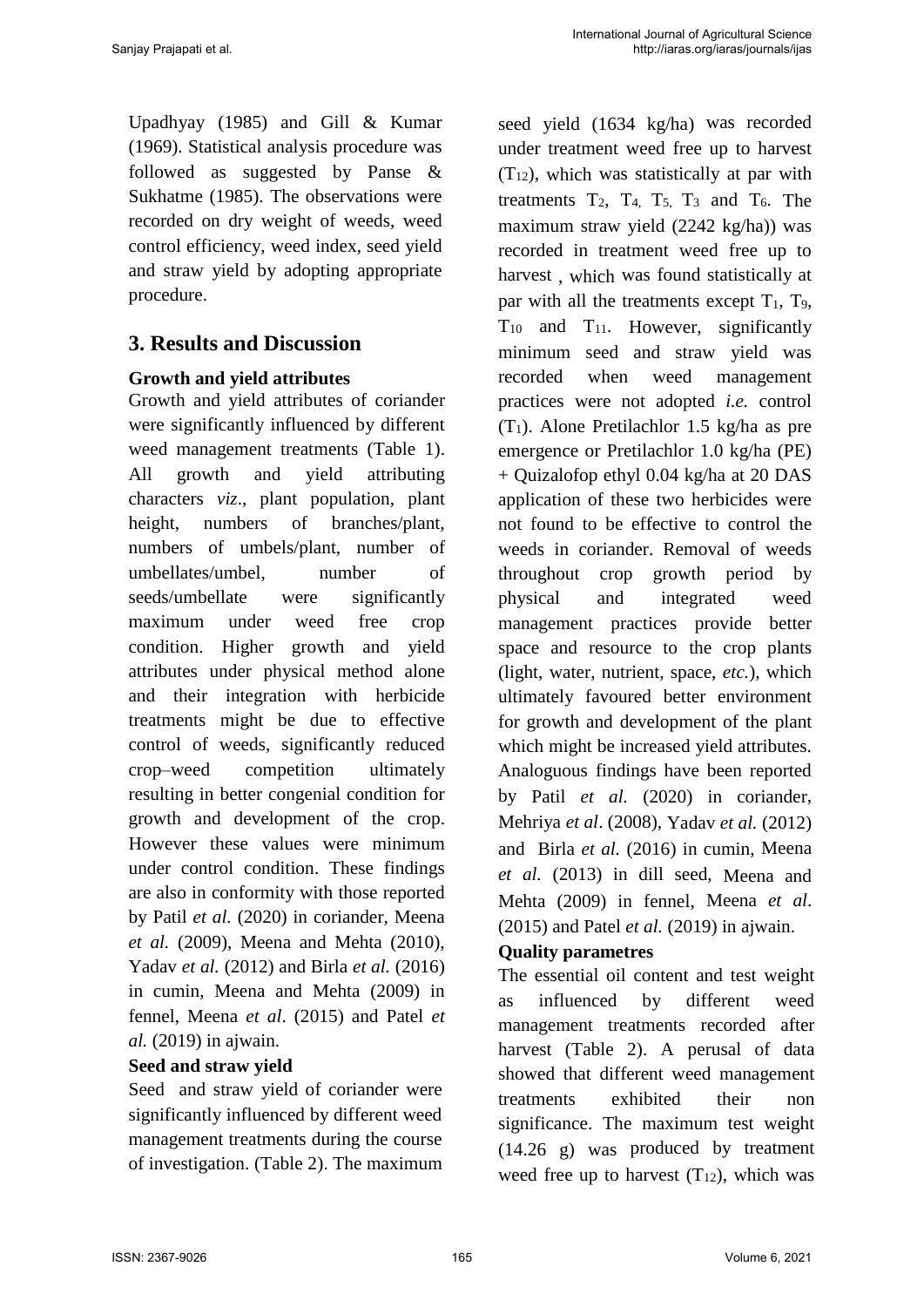found statistically at par with all treatments except  $T_1$ ,  $T_7$ ,  $T_9$ ,  $T_{10}$  and  $T_{11}$ . Complete elimination of weeds from the field since the beginning which give the chance to the crop to grow under weed free condition. This condition ultimately resulted in better utilization of nutrients and moisture available in the soil by the crop and might have produced bold seeds. This result was supported by Mehriya *et al*. (2008)*,* Meena *et al.* (2009), Yadav *et al.* (2012) and Birla *et al.* (2016) in cumin, Meena *et al*. (2015) and Patel *et al*. (2019) in ajwain.

#### **Weed Count**

 Significantly maximum total weed count was recorded under control condition where as it was significantly lowest with treatments  $T_{12}$  and  $T_2$  at 30 DAS, 60 DAS and at harvest (Table 3). Various herbicides were equally effective the controlling sedges and monocot weeds. The studies signified the importance of hand weeding at 25 and 40 DAS or application of post emergence herbicides which could benefit the crops by reducing the different weeds which ultimately reduced the weeding frequency during crop weed competition period of crop. Effective control of weeds either by manual weeding or herbicides or integrated approach. The removal of weeds at regular interval through hand weeding accounted for less count of total density of weeds. These findings are in concurrence with those of Sagarka *et al*. (2005) and Patil *et al*. (2020) in coriander, Birla *et al.* (2016) in cumin and Patel *et al*. (2019) in ajwain.

#### **Dry weight of weeds**

Significantly the highest weed dry matter was recorded with control at harvest shows in Table 4. The studies suggested the importance of hand weeding at 25 and 40 DAS or application of post emergence

herbicides which could benefit the crops by reducing the weed dry matter and ultimately increasing the crop yield. These findings are in concurrence with those of Meena and Mehta (2010) and Patil *et al.* (2020) in coriander, Meena *et al.* (2009) in cumin, Meena and Mehta (2009) in fennel, Meena *et al.* (2013) in dill seed, Meena *et al*. (2015) and Patel *et al.* (2019) in ajwain.

#### **Weed control efficiency and Weed index**

Keeping the crop weed free up to harvest recorded higher weed control efficiency (100 %) and lower weed index (0 %) values followed by two interculture followed hand weeding at 25 & 40 DAS ( 87.89 % and 2.82 %) and application of Pendimethalin @ 0.75 kg/ha as pre emergence followed by interculture and hand weeding at 40-45 DAS (85.26 % and 5.38 %), respectively. Elimination of weeds by manual weeding and by herbicides. The combined effect on dry weight of weeds and seed yield might have been responsible for excellent weed indices. These findings are report of Patil *et al.* (2020) in coriander, Mehriya *et al*. (2008), Meena *et al.* (2009) and Meena and Mehta (2010) in cumin, Meena and Mehta (2009) in fennel, Meena *et al.* (2013) in dill seed, Meena *et al*. (2015) and Patel *at al*. (2019) in ajwain.

#### **Economics**

The maximum seed yield, gross realization and cost of cultivation were recorded under treatment  $T_{12}$ : Weed free up to harvest (Table 5), whereas, the maximum net realization and benefit cost ratio (BCR) were recorded with treatment  $T_2$  *i.e.* Two interculture followed by hand weeding at 25 and 40 DAS. The higher seed yield under these treatments as a result of better weed control is responsible for higher net realization per hectar.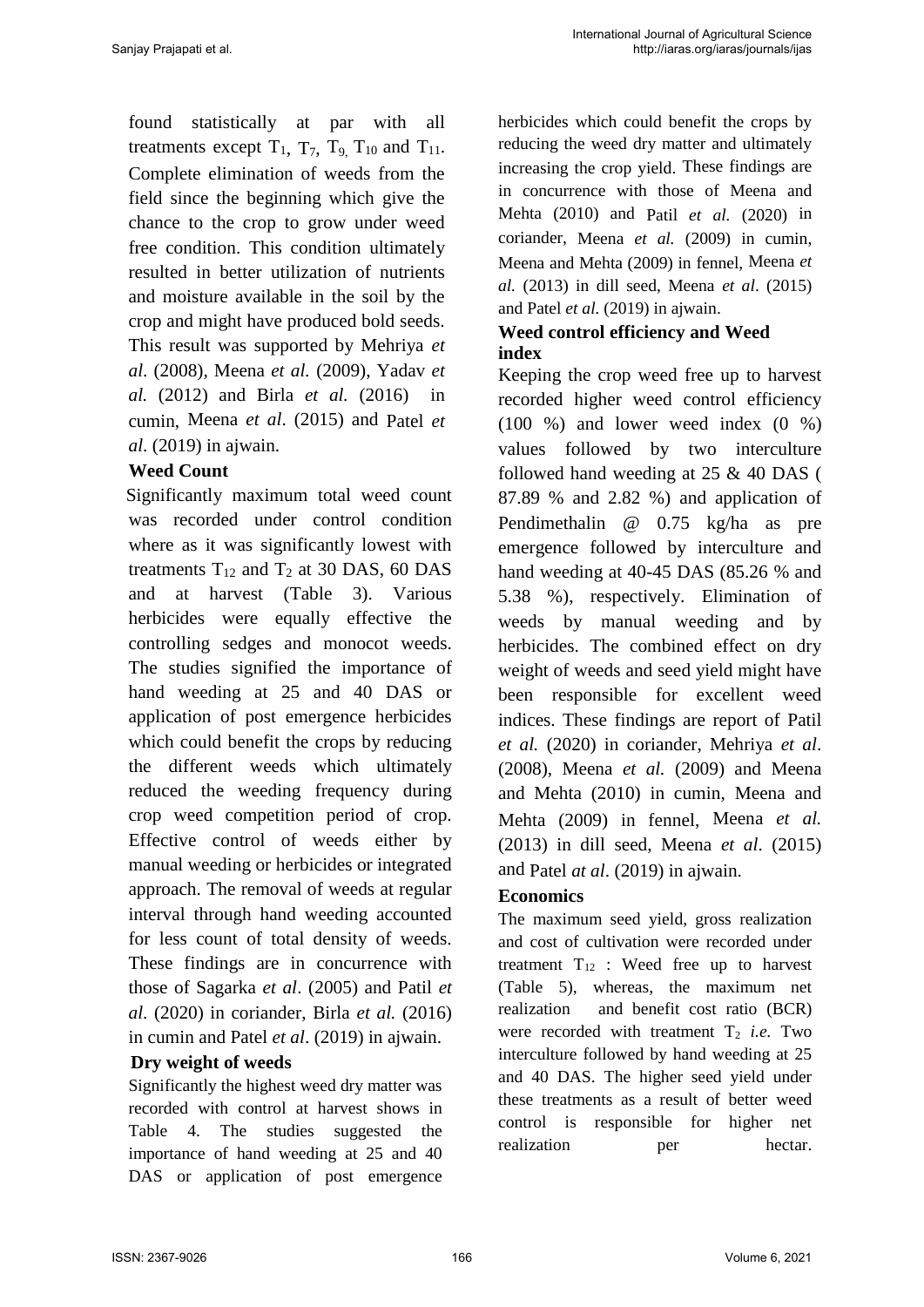Table 1. Growth and yield attributes of coriander as influenced by different weed management treatments.

|                                                                  | <b>Plant</b>  |                             |               | <b>Plant height</b> | No. of  | No. of      | No. of | No. of    |
|------------------------------------------------------------------|---------------|-----------------------------|---------------|---------------------|---------|-------------|--------|-----------|
|                                                                  |               | population/net plot<br>(cm) |               | branches/           | umbels/ | umbellates/ | seeds/ |           |
| <b>Treatments</b>                                                | <b>20 DAS</b> | At                          | <b>30 DAS</b> | At                  | plant   | plant       | umbel  | umbellate |
|                                                                  |               | harvest                     |               | harvest             |         |             |        |           |
| $T_1$ : Control                                                  | 276           | 273                         | 8.26          | 83.32               | 4.80    | 16.25       | 4.18   | 4.83      |
| $T_2$ : Two interculture followed by hand weeding at             | 306           | 301                         | 11.93         | 101.95              | 7.11    | 24.78       | 6.14   | 7.11      |
| 25 and 40 DAS                                                    |               |                             |               |                     |         |             |        |           |
| $T_3$ : Pendimethalin @ 1.0 kg/ha as pre emergence               | 299           | 295                         | 11.51         | 99.73               | 6.82    | 23.70       | 5.82   | 6.91      |
| T <sub>4</sub> : Pendimethalin @ $0.75$ kg/ha as pre emergence   | 302           | 297                         | 11.82         | 101.48              | 7.02    | 24.44       | 6.06   | 7.04      |
| followed by interculture and hand weeding at                     |               |                             |               |                     |         |             |        |           |
| 40-45 DAS                                                        |               |                             |               |                     |         |             |        |           |
| $T_5$ : Pendimethalin 0.5 kg/ha (PE) + Quizalofop                | 301           | 298                         | 11.73         | 100.05              | 7.02    | 24.09       | 6.06   | 7.00      |
| ethyl 0.04 kg/ha at 30-35 DAS                                    |               |                             |               |                     |         |             |        |           |
| T <sub>6</sub> : Tank mixture of Pendimethalin @ 500 g/ha +      | 299           | 295                         | 11.31         | 99.16               | 6.74    | 23.02       | 5.80   | 6.84      |
| Oxyfluorfen @ 30 g/ha as pre emergence                           |               |                             |               |                     |         |             |        |           |
| $T_7$ : Oxadiargyl @ 100 g/ha as pre emergence                   | 296           | 292                         | 10.92         | 97.58               | 6.40    | 22.64       | 5.75   | 6.02      |
| $T_8$ : Oxadiargyl @ 80 g/ha as pre emergence                    | 297           | 295                         | 11.19         | 98.67               | 6.45    | 23.37       | 5.92   | 6.64      |
| followed by one hand weeding at 45 DAS                           |               |                             |               |                     |         |             |        |           |
| T <sub>9</sub> : Pretilachlor 1.5 kg/ha as pre emergence         | 292           | 289                         | 9.82          | 94.04               | 6.13    | 20.88       | 5.46   | 5.10      |
| $T_{10}$ : Pretilachlor 1.0 kg/ha as pre emergence               | 294           | 291                         | 10.50         | 97.99               | 6.27    | 22.07       | 5.71   | 6.47      |
| followed by interculture and hand weeding at                     |               |                             |               |                     |         |             |        |           |
| 40-45 DAS                                                        |               |                             |               |                     |         |             |        |           |
| T <sub>11</sub> : Pretilachlor 1.0 kg/ha (PE) + Quizalofop ethyl | 293           | 289                         | 10.48         | 96.74               | 6.13    | 21.48       | 5.66   | 6.22      |
| 0.04 kg/ha at 20 DAS                                             |               |                             |               |                     |         |             |        |           |
| $T_{12}$ : Weed free up to harvest                               | 307           | 303                         | 12.75         | 103.55              | 7.20    | 25.58       | 6.23   | 7.15      |
| $S.Em. +$                                                        | 6.23          | 5.43                        | 0.51          | 3.22                | 0.23    | 0.82        | 0.25   | 0.25      |
| C.D. at 5 %                                                      | <b>NS</b>     | <b>NS</b>                   | 1.50          | 9.43                | 0.68    | 2.40        | 0.74   | 0.72      |
| C.V. %                                                           | 3.63          | 3.21                        | 8.06          | 5.69                | 6.20    | 6.25        | 7.62   | 6.60      |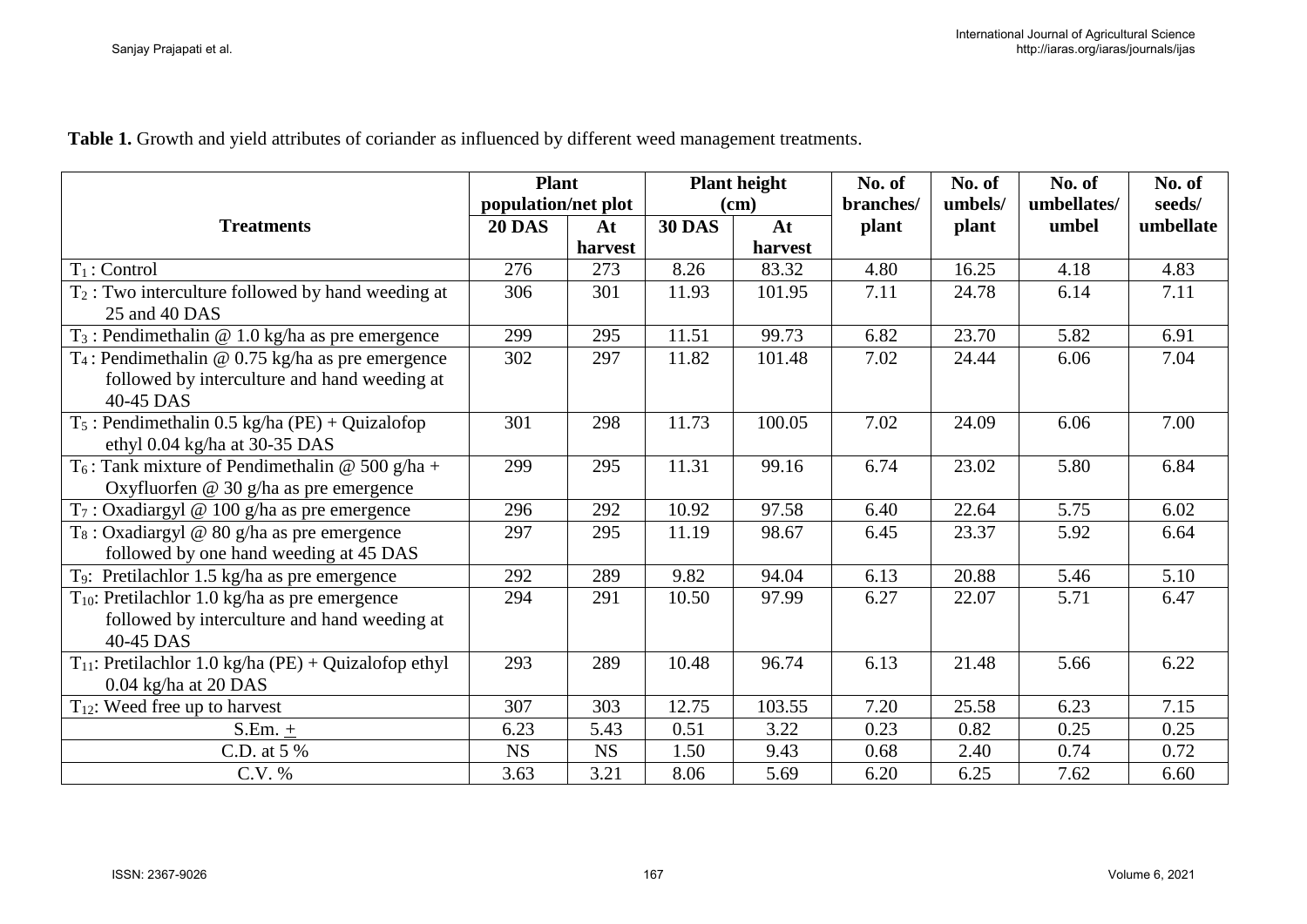**Table 2.** Yield and Quality parameters of coriander as influenced by different weed management treatments.

| <b>Treatments</b>                                                                                             | Seed yield<br>(kg/ha) | <b>Straw yield</b><br>(kg/ha) | <b>Essential oil</b><br>content<br>(%) | <b>Test weight</b><br>(g) |
|---------------------------------------------------------------------------------------------------------------|-----------------------|-------------------------------|----------------------------------------|---------------------------|
| $T_1$ : Control                                                                                               | 1128                  | 1733                          | 0.35                                   | 10.32                     |
| $T_2$ : Two interculture followed by hand weeding at 25 and 40 DAS                                            | 1588                  | 2191                          | 0.44                                   | 14.05                     |
| $T_3$ : Pendimethalin @ 1.0 kg/ha as pre emergence                                                            | 1486                  | 2089                          | 0.41                                   | 13.00                     |
| $T_4$ : Pendimethalin @ 0.75 kg/ha as pre emergence followed by interculture and hand<br>weeding at 40-45 DAS | 1546                  | 2150                          | 0.42                                   | 13.82                     |
| $T_5$ : Pendimethalin 0.5 kg/ha (PE) + Quizalofop ethyl 0.04 kg/ha at 30-35 DAS                               | 1501                  | 2103                          | 0.41                                   | 13.40                     |
| T <sub>6</sub> : Tank mixture of Pendimethalin @ 500 g/ha + Oxyfluorfen @ 30 g/ha as pre<br>emergence         | 1465                  | 2068                          | 0.40                                   | 13.21                     |
| $T_7$ : Oxadiargyl @ 100 g/ha as pre emergence                                                                | 1406                  | 2012                          | 0.37                                   | 12.36                     |
| $T_8$ : Oxadiargyl @ 80 g/ha as pre emergence followed by one hand weeding at 45<br><b>DAS</b>                | 1428                  | 2031                          | 0.38                                   | 13.00                     |
| T <sub>9</sub> : Pretilachlor 1.5 kg/ha as pre emergence                                                      | 1206                  | 1811                          | 0.35                                   | 12.05                     |
| $T_{10}$ : Pretilachlor 1.0 kg/ha as pre emergence followed by interculture and hand<br>weeding at 40-45 DAS  | 1364                  | 1967                          | 0.37                                   | 13.20                     |
| $T_{11}$ : Pretilachlor 1.0 kg/ha (PE) + Quizalofop ethyl 0.04 kg/ha at 20 DAS                                | 1278                  | 1883                          | 0.36                                   | 12.40                     |
| $T_{12}$ : Weed free up to harvest                                                                            | 1634                  | 2242                          | 0.44                                   | 14.26                     |
| $S.Em. +$                                                                                                     | 67.74                 | 91.31                         | 0.03                                   | 0.46                      |
| C.D. at $5\%$                                                                                                 | 198.64                | 267.78                        | <b>NS</b>                              | 1.34                      |
| C.V. %                                                                                                        | 8.27                  | 7.82                          | 13.67                                  | 6.13                      |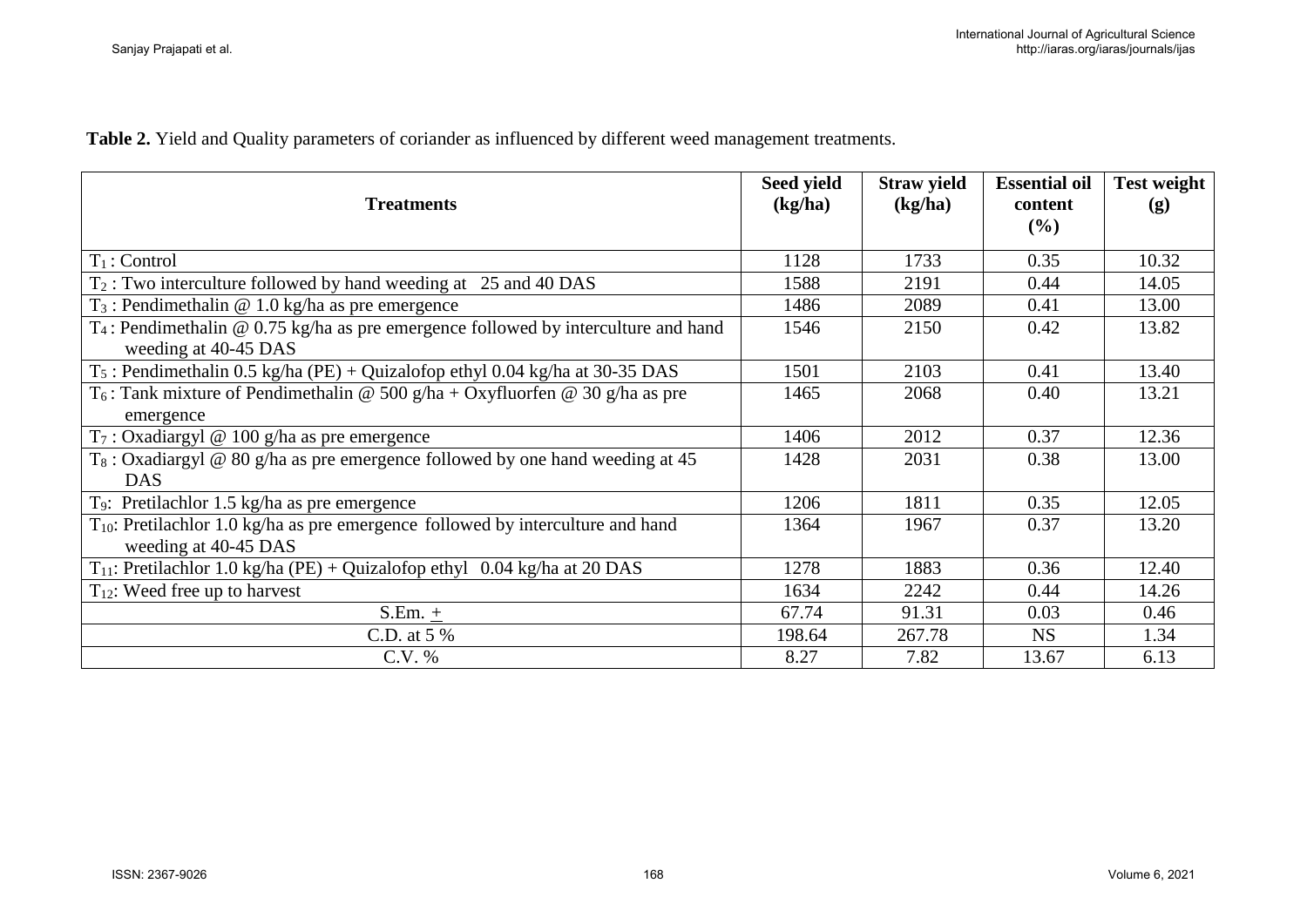|                                                                |            | <b>Sedge</b> |         | <b>Monocot</b> |            |         | <b>Dicot</b> |            |         | <b>Total</b> |            |         |
|----------------------------------------------------------------|------------|--------------|---------|----------------|------------|---------|--------------|------------|---------|--------------|------------|---------|
| <b>Treatments</b>                                              | 30         | 60           | At      | 30             | 60         | At      | 30           | 60         | At      | 30           | 60         | At      |
|                                                                | <b>DAS</b> | <b>DAS</b>   | harvest | <b>DAS</b>     | <b>DAS</b> | harvest | <b>DAS</b>   | <b>DAS</b> | harvest | <b>DAS</b>   | <b>DAS</b> | harvest |
| $T_1$ : Control                                                | 2.68       | 3.19         | 3.29    | 3.19           | 3.89       | 4.02    | 3.54         | 4.34       | 4.42    | 5.36         | 6.57       | 6.75    |
| $T_2$ : Two interculture followed by hand weeding at 25        | 1.35       | 1.35         | 1.58    | 1.47           | 1.78       | 2.04    | 1.78         | 2.12       | 2.42    | 2.73         | 2.92       | 3.39    |
| and 40 DAS                                                     |            |              |         |                |            |         |              |            |         |              |            |         |
| $T_3$ : Pendimethalin @ 1.0 kg/ha as pre emergence             | 1.87       | 2.27         | 2.48    | 1.87           | 3.14       | 3.24    | 1.96         | 2.80       | 2.97    | 3.47         | 4.67       | 4.95    |
| $T_4$ : Pendimethalin @ 0.75 kg/ha as pre emergence            | 1.96       | 1.58         | 1.78    | 2.12           | 1.87       | 2.27    | 1.96         | 2.48       | 2.61    | 3.32         | 3.34       | 3.76    |
| followed by interculture and hand weeding at 40-45             |            |              |         |                |            |         |              |            |         |              |            |         |
| <b>DAS</b>                                                     |            |              |         |                |            |         |              |            |         |              |            |         |
| $T_5$ : Pendimethalin 0.5 kg/ha (PE) + Quizalofop ethyl        | 2.12       | 2.12         | 2.42    | 2.27           | 2.55       | 2.74    | 2.12         | 2.61       | 2.86    | 3.57         | 4.10       | 4.53    |
| 0.04 kg/ha at 30-35 DAS                                        |            |              |         |                |            |         |              |            |         |              |            |         |
| $T_6$ : Tank mixture of Pendimethalin @ 500 g/ha +             | 2.20       | 2.61         | 2.74    | 2.42           | 3.19       | 3.29    | 2.20         | 3.14       | 3.24    | 3.78         | 5.08       | 5.28    |
| Oxyfluorfen @ 30 g/ha as pre emergence                         |            |              |         |                |            |         |              |            |         |              |            |         |
| $T_7$ : Oxadiargyl @ 100 g/ha as pre emergence                 | 2.35       | 2.86         | 2.97    | 2.55           | 3.76       | 3.85    | 2.27         | 3.67       | 3.85    | 4.33         | 5.90       | 6.12    |
| $T_8$ : Oxadiargyl @ 80 g/ha as pre emergence followed by      | 2.48       | 1.47         | 1.68    | 2.80           | 1.78       | 2.20    | 2.42         | 2.42       | 2.68    | 4.28         | 3.19       | 3.72    |
| one hand weeding at 45 DAS                                     |            |              |         |                |            |         |              |            |         |              |            |         |
| T <sub>9</sub> : Pretilachlor 1.5 kg/ha as pre emergence       | 2.55       | 2.97         | 3.19    | 3.08           | 3.81       | 3.89    | 2.86         | 3.89       | 4.02    | 4.65         | 6.12       | 6.36    |
| $T_{10}$ : Pretilachlor 1.0 kg/ha as pre emergence followed by | 2.68       | 1.68         | 1.78    | 3.14           | 2.27       | 2.48    | 2.97         | 3.08       | 3.19    | 4.71         | 4.06       | 4.30    |
| interculture and hand weeding at 40-45 DAS                     |            |              |         |                |            |         |              |            |         |              |            |         |
| $T_{11}$ : Pretilachlor 1.0 kg/ha (PE) + Quizalofop ethyl 0.04 | 2.20       | 2.61         | 2.80    | 2.42           | 3.14       | 3.34    | 2.12         | 3.29       | 3.39    | 3.75         | 5.15       | 5.43    |
| kg/ha at 20 DAS                                                |            |              |         |                |            |         |              |            |         |              |            |         |
| $T_{12}$ : Weed free up to harvest                             | 0.71       | 0.71         | 0.71    | 0.71           | 0.71       | 0.71    | 0.71         | 0.71       | 0.71    | 0.71         | 0.71       | 0.71    |
| S.Em. $+$                                                      | 0.14       | 0.12         | 0.11    | 0.11           | 0.13       | 0.14    | 0.14         | 0.16       | 0.13    | 0.17         | 0.22       | 0.18    |
| C.D. at 5 %                                                    | 0.40       | 0.34         | 0.34    | 0.33           | 0.39       | 0.42    | 0.42         | 0.46       | 0.39    | 0.49         | 0.63       | 0.53    |
| C.V. %                                                         | 11.42      | 9.43         | 8.70    | 8.49           | 8.66       | 8.83    | 11.11        | 9.47       | 7.57    | 7.83         | 8.66       | 6.76    |

Table 3. Weed count (numbers/m<sup>2</sup>) in coriander crop at 30, 60 DAS and at harvest as influenced by different weed management treatments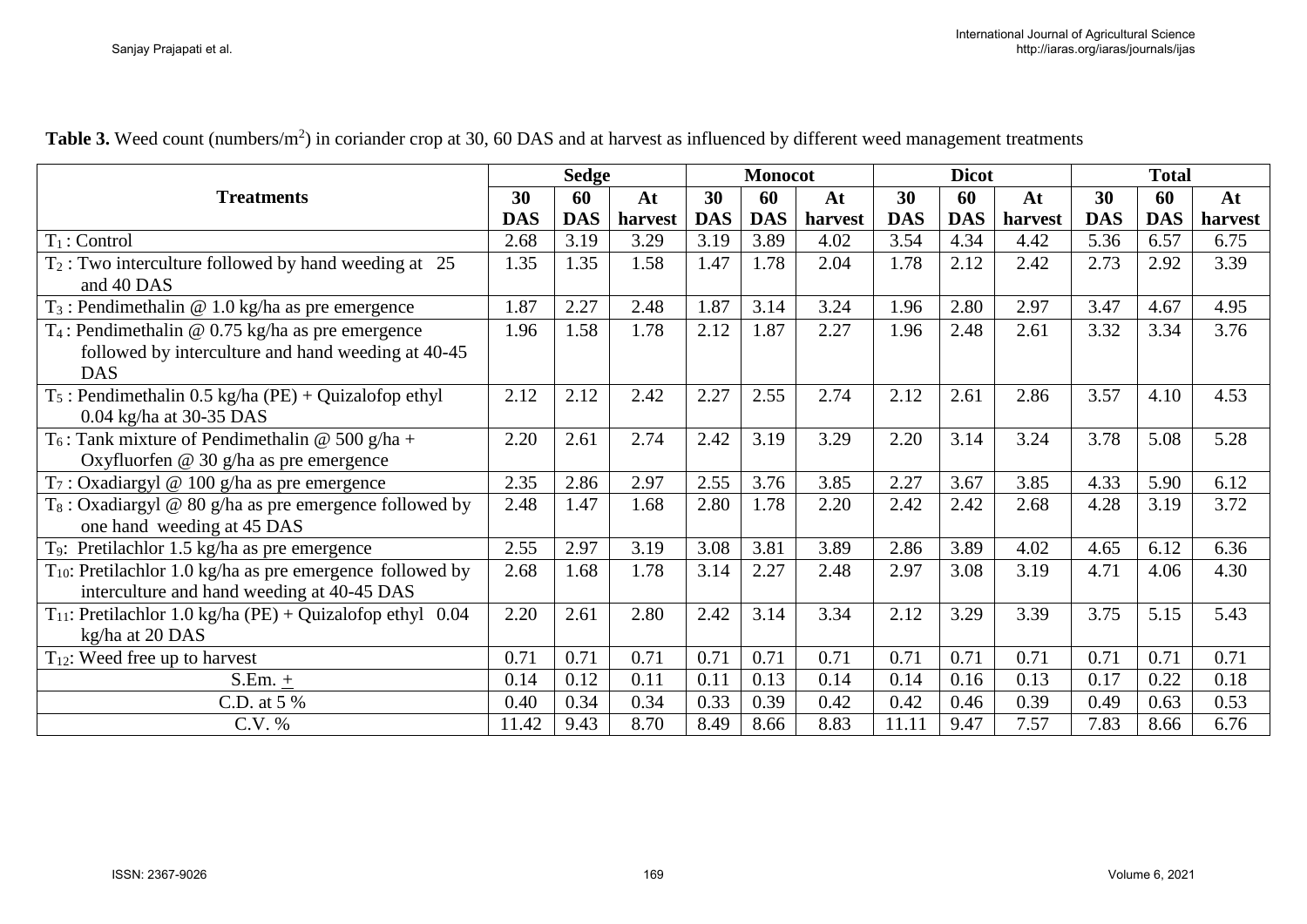**Table 4.** Dry weight of weeds and Weed indices of coriander as influenced by different weed management treatments.

| <b>Treatments</b>                                                                                             | Dry weight<br>of weeds<br>(kg/ha) | <b>Weed control</b><br>efficiency<br>$($ %) | <b>Weed</b><br>index<br>(%) |
|---------------------------------------------------------------------------------------------------------------|-----------------------------------|---------------------------------------------|-----------------------------|
| $T_1$ : Control                                                                                               | 917                               | 0.00                                        | 31.10                       |
| $T_2$ : Two interculture followed by hand weeding at 25 and 40 DAS                                            | 113                               | 87.89                                       | 2.82                        |
| $T_3$ : Pendimethalin @ 1.0 kg/ha as pre emergence                                                            | 231                               | 74.78                                       | 9.02                        |
| $T_4$ : Pendimethalin @ 0.75 kg/ha as pre emergence followed by interculture and hand<br>weeding at 40-45 DAS | 139                               | 85.26                                       | 5.38                        |
| $T_5$ : Pendimethalin 0.5 kg/ha (PE) + Quizalofop ethyl 0.04 kg/ha at 30-35 DAS                               | 204                               | 77.61                                       | 8.21                        |
| T <sub>6</sub> : Tank mixture of Pendimethalin @ 500 g/ha + Oxyfluorfen @ 30 g/ha as pre emergence            | 312                               | 65.84                                       | 10.38                       |
| $T_7$ : Oxadiargyl @ 100 g/ha as pre emergence                                                                | 453                               | 49.90                                       | 13.88                       |
| $T_8$ : Oxadiargyl @ 80 g/ha as pre emergence followed by one hand weeding at 45 DAS                          | 175                               | 80.76                                       | 12.47                       |
| T <sub>9</sub> : Pretilachlor 1.5 kg/ha as pre emergence                                                      | 523                               | 42.22                                       | 26.24                       |
| $T_{10}$ : Pretilachlor 1.0 kg/ha as pre emergence followed by interculture and hand weeding at<br>40-45 DAS  | 196                               | 78.86                                       | 16.31                       |
| $T_{11}$ : Pretilachlor 1.0 kg/ha (PE) + Quizalofop ethyl 0.04 kg/ha at 20 DAS                                | 487                               | 46.63                                       | 21.70                       |
| $T_{12}$ : Weed free up to harvest                                                                            | $\Omega$                          | 100                                         | 0.00                        |
| S.Em. $+$                                                                                                     | 41.17                             |                                             |                             |
| C.D. at $5\%$                                                                                                 | 120.72                            |                                             |                             |
| C.V. %                                                                                                        | 22.82                             |                                             |                             |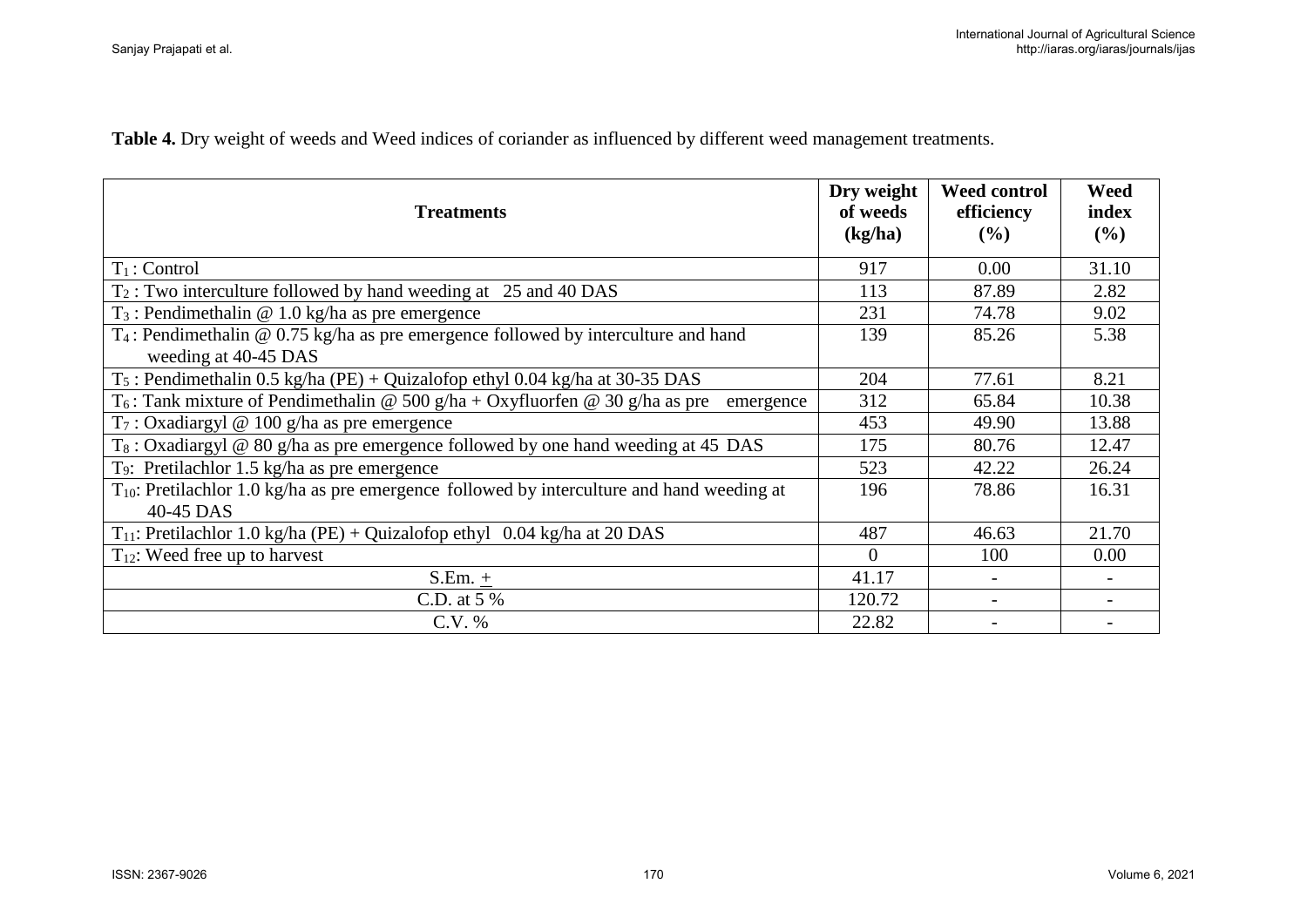**Table 5.** Economics of coriander as influenced by different weed management treatments.

| <b>Treatments</b>                                                                                             | <b>Seed</b><br>yield<br>(kg/ha) | <b>Straw</b><br>yield<br>(kg/ha) | <b>Gross</b><br>returns<br>$(\overline{\nabla}/ha)$ | Cost of<br>cultivation<br>$\left(\frac{1}{2}\right)$ ( $\approx$ /ha) | <b>Net</b><br>returns<br>$(\mathbf{\mathcal{F}}/ha)$ | <b>BCR</b> |
|---------------------------------------------------------------------------------------------------------------|---------------------------------|----------------------------------|-----------------------------------------------------|-----------------------------------------------------------------------|------------------------------------------------------|------------|
| $T_1$ : Control                                                                                               | 1128                            | 1733                             | 106692                                              | 52550                                                                 | 54142                                                | 2.03       |
| $T_2$ : Two interculture followed by hand weeding at 25 and 40 DAS                                            | 1588                            | 2191                             | 149493                                              | 56710                                                                 | 92783                                                | 2.64       |
| $T_3$ : Pendimethalin @ 1.0 kg/ha as pre emergence                                                            | 1486                            | 2089                             | 139980                                              | 54625                                                                 | 85355                                                | 2.56       |
| $T_4$ : Pendimethalin @ 0.75 kg/ha as pre emergence followed by<br>interculture and hand weeding at 40-45 DAS | 1546                            | 2150                             | 145563                                              | 56871                                                                 | 88692                                                | 2.56       |
| $T_5$ : Pendimethalin 0.5 kg/ha (PE) + Quizalofop ethyl 0.04 kg/ha at<br>30-35 DAS                            | 1501                            | 2103                             | 141372                                              | 55778                                                                 | 85594                                                | 2.53       |
| $T_6$ : Tank mixture of Pendimethalin @ 500 g/ha + Oxyfluorfen @ 30<br>g/ha as pre emergence                  | 1465                            | 2068                             | 138027                                              | 54140                                                                 | 83887                                                | 2.55       |
| $T_7$ : Oxadiargyl @ 100 g/ha as pre emergence                                                                | 1406                            | 2012                             | 132549                                              | 54376                                                                 | 78173                                                | 2.44       |
| $T_8$ : Oxadiargyl @ 80 g/ha as pre emergence followed by one hand<br>weeding at 45 DAS                       | 1428                            | 2031                             | 134586                                              | 56220                                                                 | 78366                                                | 2.39       |
| T <sub>9</sub> : Pretilachlor 1.5 kg/ha as pre emergence                                                      | 1206                            | 1811                             | 113946                                              | 54848                                                                 | 59098                                                | 2.08       |
| $T_{10}$ : Pretilachlor 1.0 kg/ha as pre emergence followed by interculture<br>and hand weeding at 40-45 DAS  | 1364                            | 1967                             | 128634                                              | 56898                                                                 | 71736                                                | 2.26       |
| T <sub>11</sub> : Pretilachlor 1.0 kg/ha (PE) + Quizalofop ethyl 0.04 kg/ha at 20<br><b>DAS</b>               | 1278                            | 1883                             | 120642                                              | 56160                                                                 | 64482                                                | 2.15       |
| $T_{12}$ : Weed free up to harvest                                                                            | 1634                            | 2242                             | 153759                                              | 62950                                                                 | 90809                                                | 2.44       |

Price- Coiriander seed -140/kg, Pendimethalin-390/lit, Oxadiargyl-9420/kg, Oxyfluorfen-1600/lit, Pretilachlor-500/lit, Quizalofop ethyl-1380/lit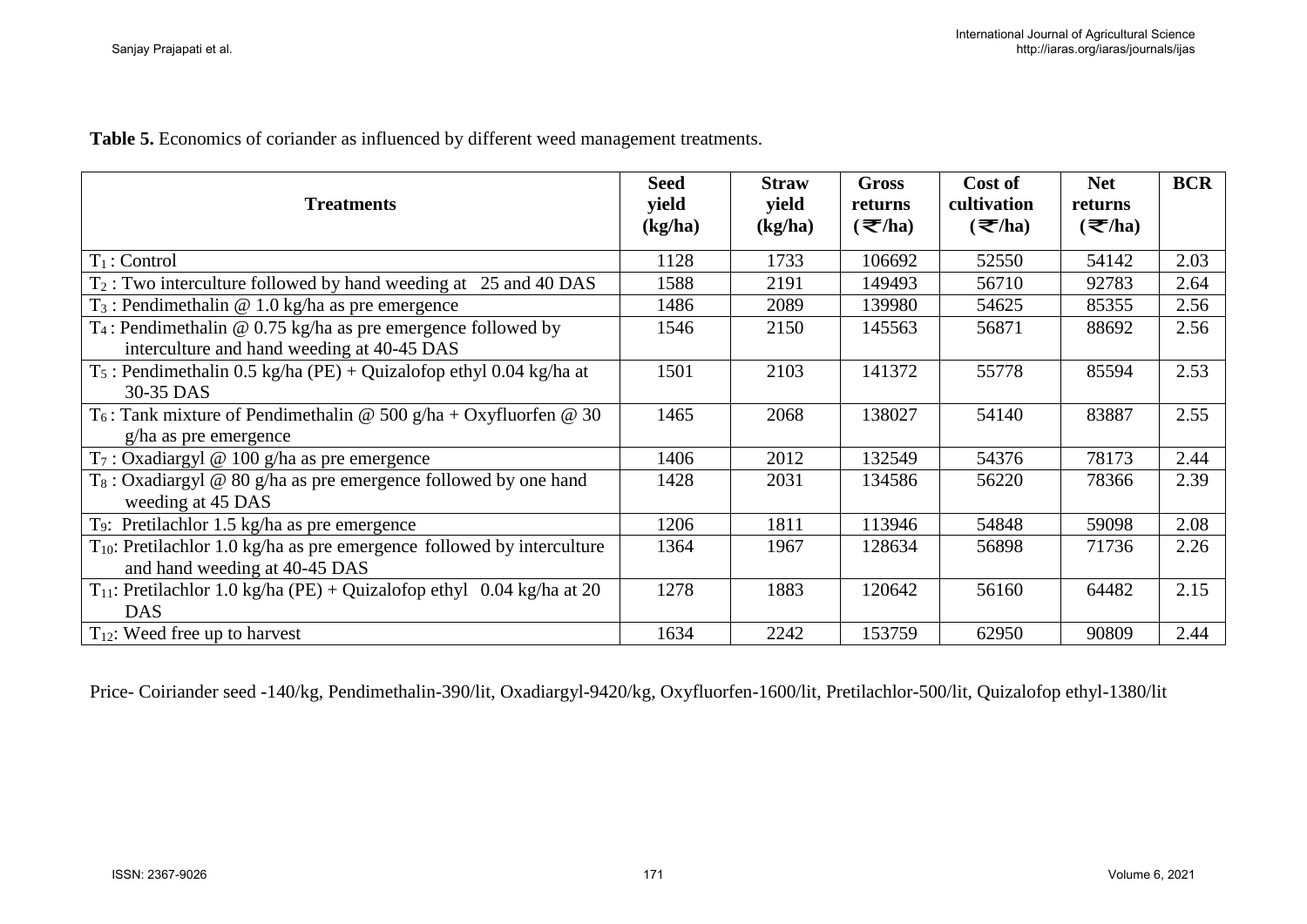## **4. Conclusions**

Based on the results of the experiment, it was concluded that weed free up to harvest in coriander is beneficial for obtaining maximum seed and straw yield. Two interculture followed by hand weeding at 25 and 40 DAS is beneficial for higher economic returns. However, application of pendimethalin @ 1.0 kg/ha as pre emergence may also be employed for weed management in coriander under scarcity of labour.

#### *References*

- [1].Birla, L.; Naruka, I. S.; Shaktawat, R. P. and Ajnave, S. R. (2016). Integrated weed management in cumin. *Indian Journal of Weed Science.* **48**(1) : 102-104.
- [2].Gill, G. S. and Kumar, V. (1969). Weed index: a new method for reporting weeds control traits. *Indian Journal of Agronomy.* **16** : 96–98.
- [3].Gomez, K. A. and Gomez, A. A. 1984. Statistical procedure for agricultural research (IInd Edition). John Willey & Sons Publication : pp : 304-305.
- [4].Khan, I. S.; Dubay, W. and Gupta, P. (2014). Taxonomical aspect of coriander. *International Journal of Current Research*. **6**(11) : 9926-9930.
- [5].Kondap, S. M. and Upadhaya, U. C. (1985). A practical manual on weed control, oxford and IBH Pub. co., New Delhi, p. 55.
- [6].Meena, S. K.; Desai, L. J.; Shaukat Ali and Shivprakashnagar (2013). Effect of weed management on yield, quality and weed

parameters in dill seed (*Anethum graveolens* L.). *International Journal of Agricultural Sciences*. **9**(2) : 723- 727.

- [7].Meena, S.S. and Mehta, R.S. (2010). Economic feasibility of weed management practices in cumin. *Indian Journal of Horticulture.* **67**:189-192.
- [8].Meena, S.S. and Mehta, R.S. (2009). Effect of weed management practices on weed indices, yield and economics of fennel (*Foeniculum vulgare* Mill.). *Indian Journal of Weed Science.*  **41**(3&4) : 195-198.
- [9].Meena, S. S.; Kakani, R. K. and Mehta, R. S. (2009). Economic feasibility of weed management practices in cumin (*Cuminum cyminum* L.). *Journal of Spices and Aromatic Crops.* **18**(1) : 9-12.
- [10]. Mehriya, M. L.; Yadav, R. S.; Jangir, R. P. and Poonia, B. L. (2008). Effect of different weed management practices on weeds and yield of cumin. *Annals of Arid Zone*. **47**(2) : 139-144.
- *[11].* Nagar, R. K and Jain, D. K. (2017). Effect of integrated weed management and balanced fertilization on weed dynamics in coriander (*Coriandrum sativum L*.). *International Journal of Agricultural Science and Research.*  **7**(6) : 181*-*188*.*
- [12]. Panse, V. G. and Sukhatme, P. V. (1985). Statistical method for agricultural workers,

I.C.A.R., New Delhi.

- [13]. Patel, S. M.; Amin A. U. and Patel J. A. (2019). Integrated weed management in ajwain (*Trachyspermum ammi*). *International Journal Seed Spices.*  **9**(2) : 37-43.
- [14]. Patil, J. K.; Amin, A. U.; Tamboli, Y. A. and Patel, U. V. (2020). Growth, yield attributes and